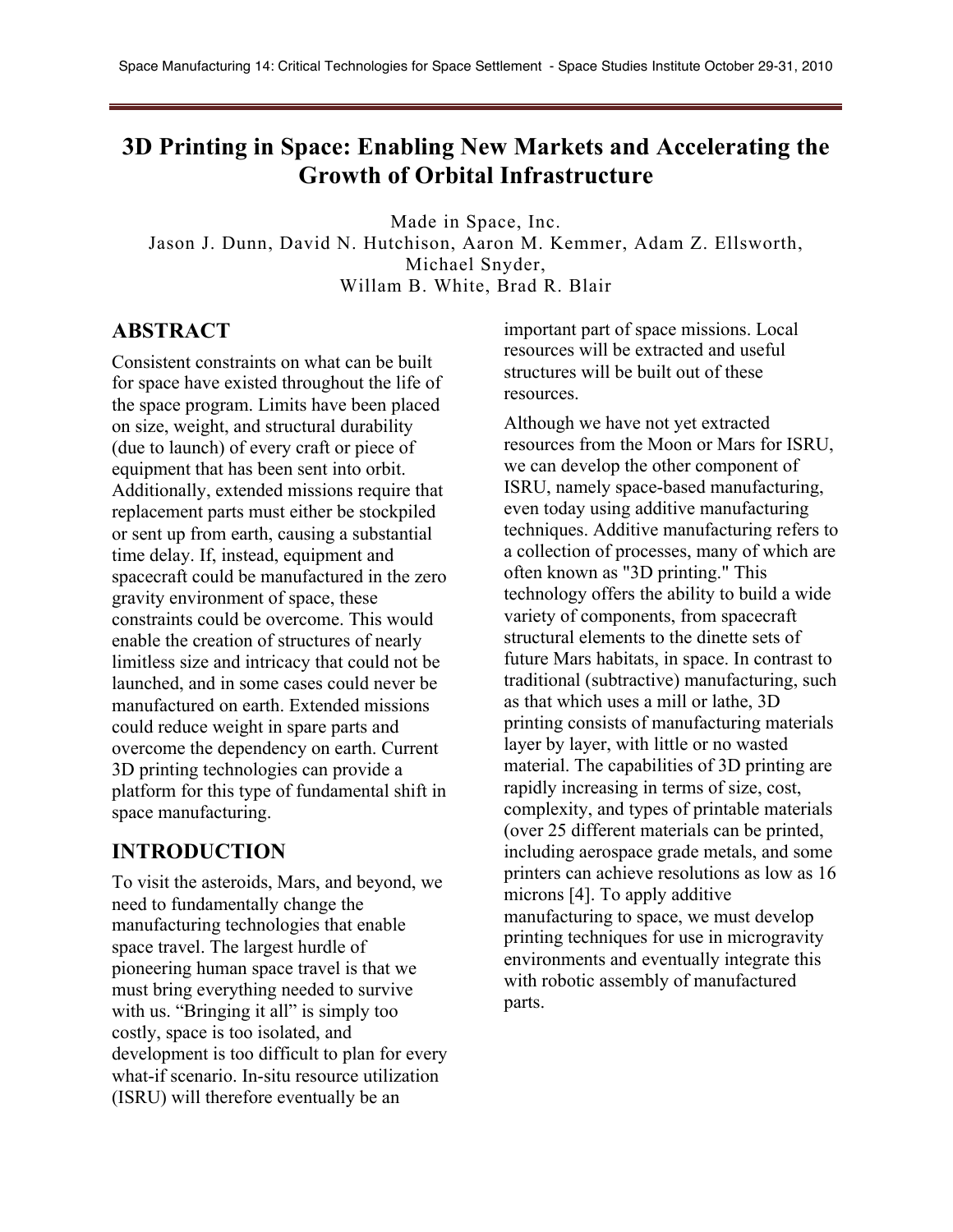# **3D Printing Technologies: From Prototypes to Products**

Since its invention, the technology involved in 3D printing has often been used by architects and engineers in building prototypes and models, but has been improving dramatically in terms of attainable resolution, number of printable materials, and number of simultaneouslyprintable materials in some techniques such as Fused Deposition Modeling (described below). Low-quantity customized products have proven to be the most commercially important for the 3D printing industry, such as dental retainers or prosthetic limbs. Recently the shell of an entire car was 3D printed and assembled, including the transparent glass [3].

The customizability of 3D printing makes it an ideal candidate for printing a wide range of structures in space. Plastic printing was tested in microgravity in 1999, and the printed structures were found to be indistinguishable from those printed on ground, except that certain geometries such as suspended beams could be printed in microgravity with no support material [5]. However, commercially-available options for 3D printing have progressed far beyond what was available in 1999, and several important questions remain unanswered from the 1999 study, such as some ambiguous test results and the printability of space-grade materials in microgravity.

# **Comparison of Additive Manufacturing Methods**

We have focused on four printing technologies that seem viable for near-future or long-term space applications:

- Electron beam freeform fabrication (EBF3) uses a high powered electron beam to melt a coil of metal into a small pool, and the part is then built as the pool is selectively cooled and hardened.
- Selective laser sintering (SLS) uses a laser to melt a powder feedstock in layers that are fused together to create a part, and there is a related method using an electron beam rather than a laser.
- Fab@Home and Fused Deposition Modeling (FDM) both use an ejection head (much like a printer), but Fab@Home extrudes substances that are paste-like at room temperature and are later hardened by annealing [10], while FDM melts the feedstock in order to extrude it, and the material hardens immediately upon deposition.

All of these approaches allow flexibility in material selection, and can be selected for specific applications.

One technique that we have purposefully omitted is stereolithography, which uses lasers to selectively harden layers of liquid. This omission is due to the physical properties of liquids in a zero gravity environment, making this technology difficult to implement for space applications.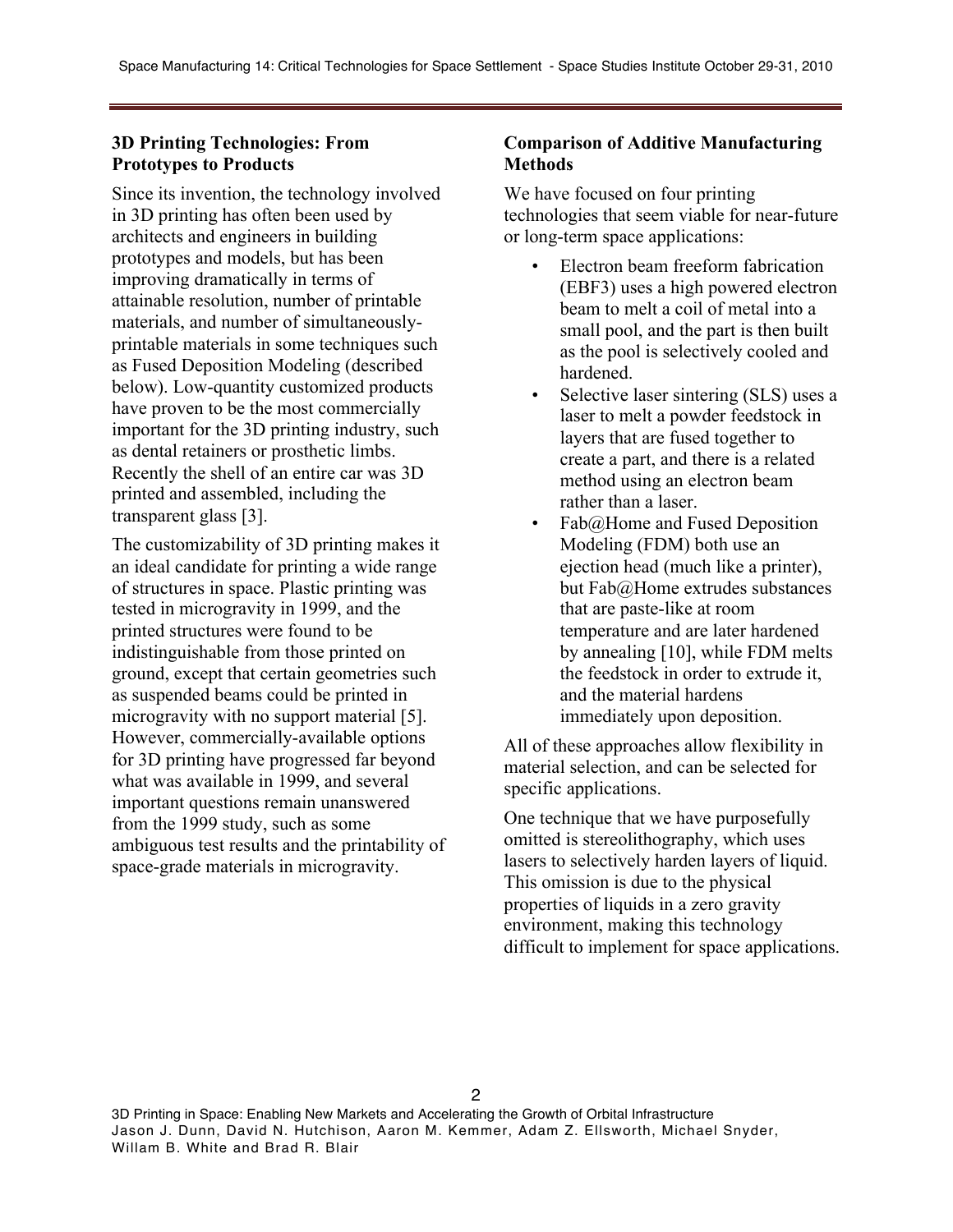| <b>3D Printing</b><br><b>Method</b> | <b>Plastic or</b><br><b>Metal</b> | <b>Zero G</b><br><b>Capability</b> | <b>Vacuum</b><br><b>Compatibility</b> |
|-------------------------------------|-----------------------------------|------------------------------------|---------------------------------------|
| EBF3                                | Metal                             | Under-<br>development              | Required                              |
| Fab @ Home                          | Metal & Plastic                   | Not Tested                         | Material<br>Dependent                 |
| <b>SLS</b>                          | Metal & Plastic                   | <b>No</b>                          | Yes                                   |
| <b>FDM</b>                          | Plastic                           | Yes                                | Material<br>Dependent                 |

**Figure 1** Comparison of Additive Manufacturing Technologies

Powder-based technologies require much more feedstock than extrusion technologies (EBF3, SLS, FDM, and Fab@Home), although the unmelted powder can be reused. Powder-based printers in their current form also rely on gravity and may be difficult to implement safely in space due to the difficulty of ensuring adequate powder containment in microgravity, which includes the difficulty of ensuring that no powder remains on the final printed structure. EBF3 is a promising metalprinting technology being pursued at NASA Langley Research Center [4], but uses relatively high power and at this stage significant post-processing is required on the printed parts.

Fab@Home can typically deposit a wider range of materials than FDM but requires an oven to bake and cure the parts, and parts

often shrink upon annealing, requiring special design considerations.

FDM is a promising technology since it requires relatively low power, attains high resolution, and wastes no feedstock material. FDM has traditionally been used to print nonspace rated plastics, but on Earth these parts are routinely coated in metal after printing, which may enable them to withstand the space environment if this technique can be applied in space. Alternatively, more research is needed to determine if FDM can be used to directly print teflon, PEEK, or other spacecompatible materials such as certain nanocomposites [7], [8].

Two of these technologies have been tested in zero-g (FDM and EBF3) and have been found to work as satisfactorily in zero-g as they do in 1 g.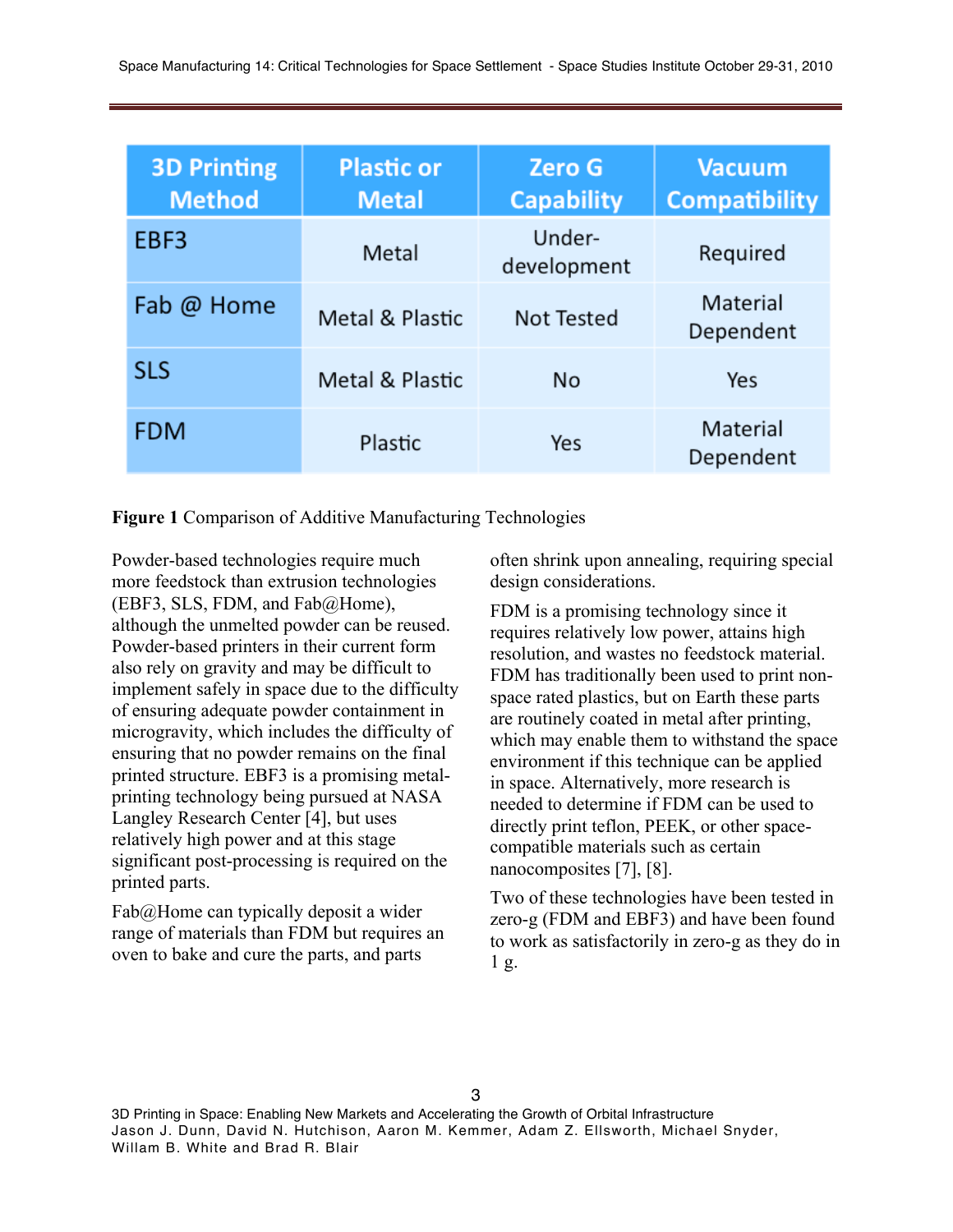| <b>3D Printing</b><br><b>Method</b> | <b>Breadth of</b><br><b>Materials</b>                     | <b>Finest</b><br><b>Resolution</b> | <b>Space Rated</b><br><b>Materials?</b> |
|-------------------------------------|-----------------------------------------------------------|------------------------------------|-----------------------------------------|
| EBF3                                | Steel, Copper,<br>Aluminum,<br>Titanium, Alloys           | 2.54 mm                            | Yes                                     |
| Fab @ Home                          | Plastics and<br><b>Stainless Steel</b>                    | $.4 \, \mathrm{mm}$                | Yes (Stainless<br>Steel)                |
| <b>SLS</b>                          | Metals, Alloys,<br>Plastics,<br>Rubbers, Glass            | 70 microns                         | Yes (Metals and<br>Alloys)              |
| <b>FDM</b>                          | ABS, ABSi,<br>Polycarbonate,<br>Ultem 9085,<br>and PC-ABS | 40 microns                         | Yes (PC-ABS)                            |

**Figure 2** Feedstock Materials Based on Printing Technology

A large range of materials can currently be printed, including metals, alloys, plastics, rubber, and glass. The list is growing on Earth, and as new technologies are developed, they can be leveraged for space. The resolution of these printers, especially FDM and SLS, has dropped considerably over the past decade, allowing for the possibility to one day print circuits and very intricate structures.

Additionally, three of the four technologies offer solutions for space-rated parts, and FDM should have a solution in the near future.

Due to the ability of SLS to work with sand and glass powders, it is conceivable that this technology could use Moon regolith as a feedstock. This could be done with little modification due to the low gravity environment.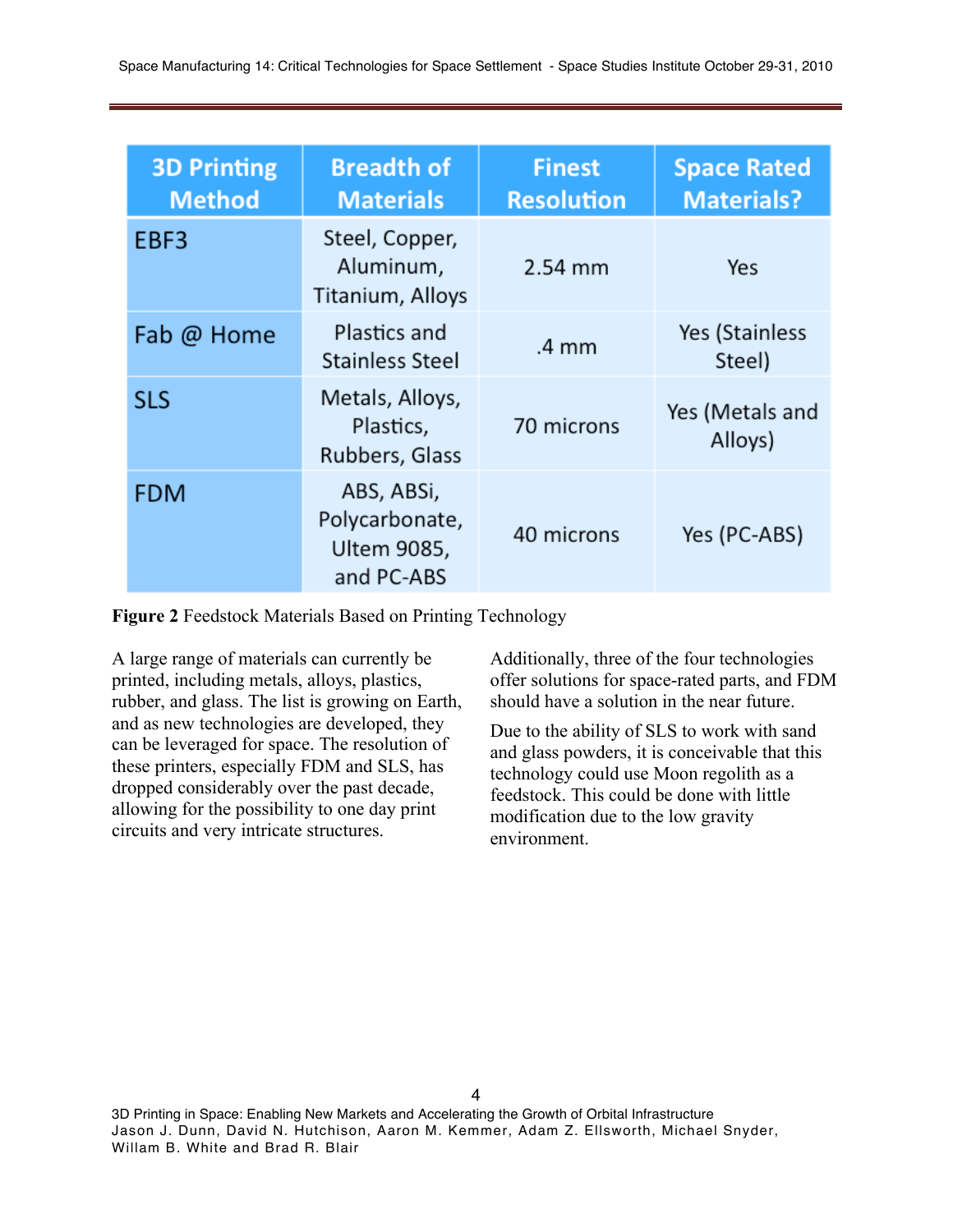| <b>3D</b><br><b>Printing</b><br><b>Method</b> | <b>Mass</b> | <b>Volume</b>      | <b>Printing</b><br>dimensions | Cost       |
|-----------------------------------------------|-------------|--------------------|-------------------------------|------------|
| EBF3                                          | 818 kg      | 1.5 <sup>3</sup>   | 15x15x15 cm                   | \$250k     |
| Fab $@$<br>Home                               | 40 kg       | $0.5 \text{ m}^3$  | 10x10x10 cm                   | \$7k       |
| <b>SLS</b>                                    | 1125 kg     | 2 m <sup>3</sup>   | 25x25x35 cm                   | \$100-300k |
| <b>FDM</b>                                    | 35 kg       | $0.42 \text{ m}^3$ | 25x25x25 cm                   | \$10-50k   |

**Figure 3** 3D Printer Size and Cost Comparison

All 3D printing options considered here have low enough power consumption that they could be implemented on the ISS. FDM and Fab $@$ Home typically use less than 100 W, while EBF3 uses a 3 kW electron beam gun.

Furthermore, all these options are small enough to be implemented on the ISS. FDM and Fab@Home can be extremely small and light, as evidenced by the Makerbot, an FDM system which can also serve as a paste extruder and is similar to Fab@Home, which is less than a cubic foot and weighs around 5 kg. EBF3 is typically larger and heavier (on the order of  $1 \text{ m}^3$ ) but could conceivably be reduced in size and implemented on an ISS experiment rack.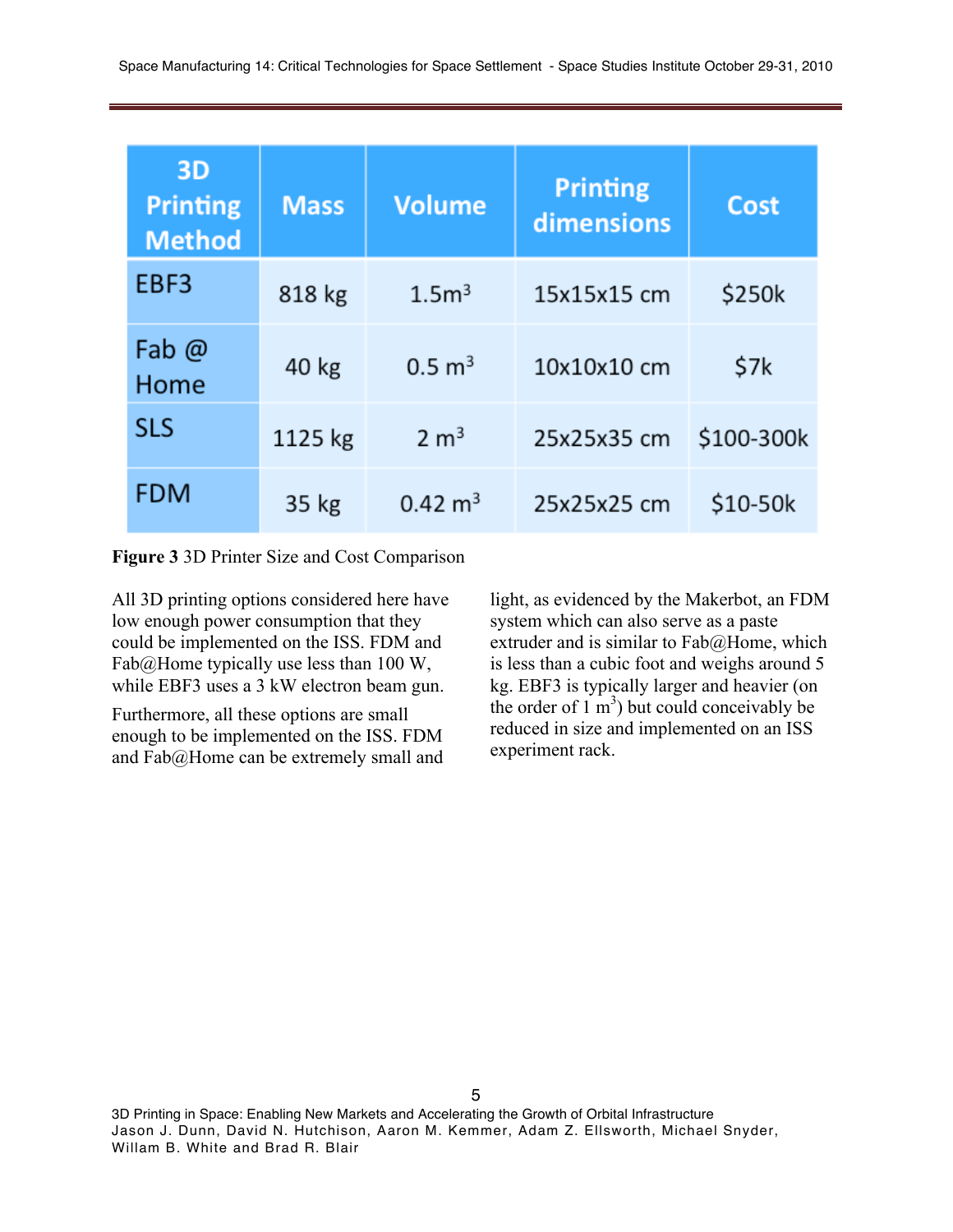

**Figure 4** Estimated Flight Development Cost Comparison for Printers

# **3D Printing as an Enabling Space Technology**

When one compares current manufacturing methods for space applications to space-based manufacturing methods, as shown in Figure 5, it becomes clear that the latter solves many inherent problems the space industry has been facing for many decades. The complexities of space infrastructure are rooted in several areas, from ground processing/development to vehicle launching constraints. Many of these

potential roadblocks are avoided, however, when all manufacturing takes place in space. Less material will be used to construct infrastructure, as support material needed to withstand launch is no longer needed. Objects can be printed on demand, rather than planning missions with spare parts for redundancy matters. Furthermore, structures much larger than anything previously built in space can be constructed.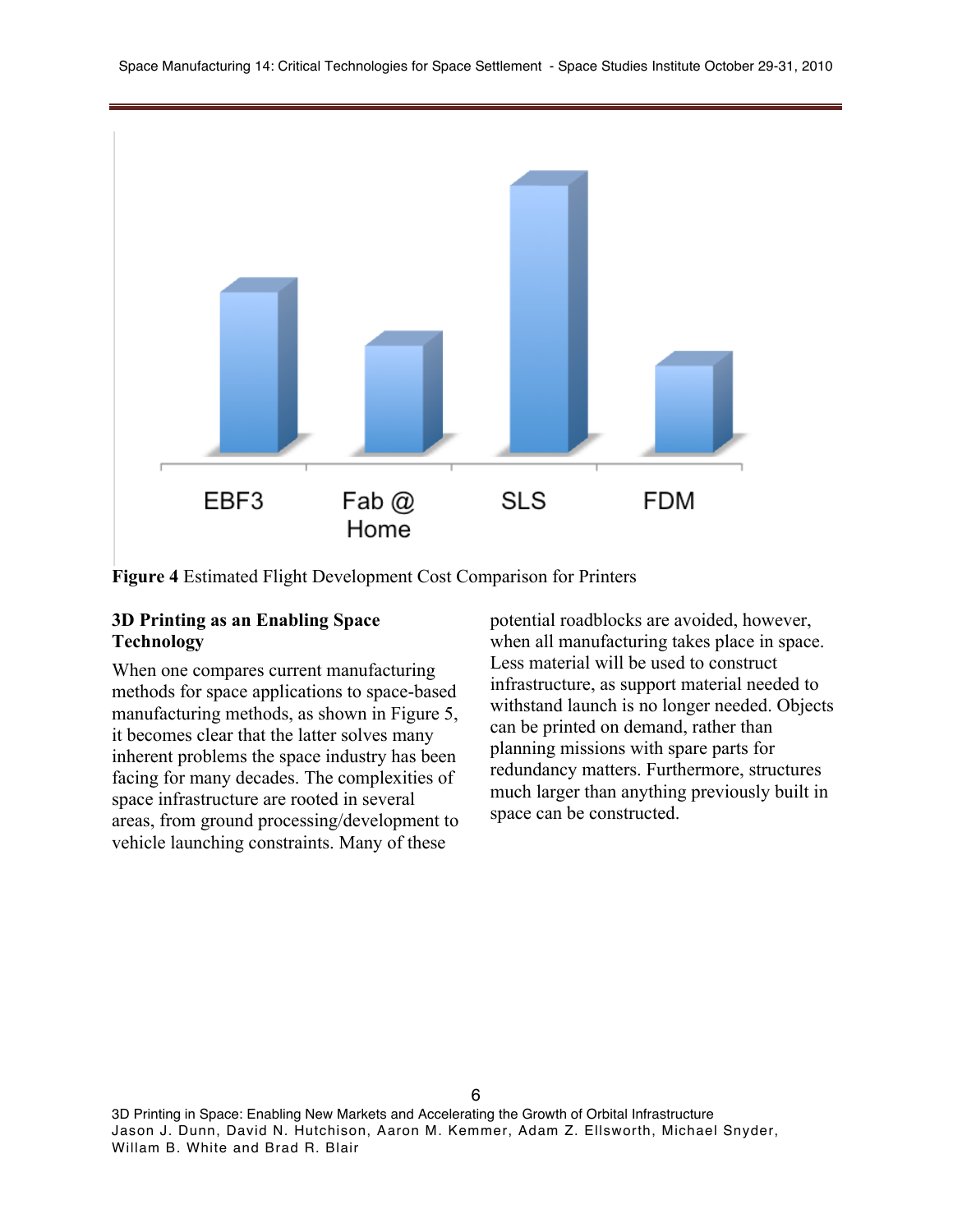| <b>Current Manufacturing</b><br><b>Methods</b> | <b>In-Space Manufacturing</b>                             |  |
|------------------------------------------------|-----------------------------------------------------------|--|
| Space is isolated yet dependent on<br>earth    | Missions have a back up plan building in<br>space         |  |
| Plan for every "what if" scenario              | Build what is needed on demand                            |  |
| "Jerry rig" a solution with parts on hand      | Print needed part immediately                             |  |
| Many repairs have no immediate<br>solution     | Immediately repair what is broken                         |  |
| Must survive extreme forces of launch          | Build for main use in space, not launch                   |  |
| Conform to fairing of launch vehicle           | Build large structures that can only be<br>built in space |  |
| Requires a large workforce                     | Less hands-on work needed                                 |  |

**Figure 5** Advantages of Space Based Manufacturing Over Current Methods

Currently, space is isolated in terms of both distance and time. At the very minimum, any physical aid requires a launch from earth that takes extensive resources and planning. If a mission is out in the solar system beyond Earth orbit, the feasibility of aid is unlikely if not impossible. Because of this, extended missions must plan for every "what-if" scenario, meaning multiple spare parts must be stockpiled, taking up precious cargo space. In the case of a true emergency, without the use of sophisticated manufacturing, astronauts must "jerry-rig" a solution from the parts at their disposal. For many problems, such as a tool-box lost on a spacewalk, there simply is no solution. Space-based manufacturing offers the possibility to design and print broken, lost, or otherwise needed parts immediately, and to build only what is needed for a mission.

Additionally, unnecessary design constraints are placed on everything that is launched, due to the extreme forces incurred, as well as the size constraints of the fairing. This limits what can be sent up to a very small size, and requires that all parts are engineered for the environment where they spend a fraction of their lives (10 minutes of launch vs. a lifetime in zero gravity). Space-based manufacturing allows for these constraints to be ignored altogether, providing the possibility of structures such as a kilometer long antenna.

Space-based manufacturing is not a new idea. It has been contemplated for many decades; first in science fiction, and later in feasibility studies by Gerald K. O'Neill and others. What is novel, though, is the use of 3D printing technologies as the primary manufacturing method. The unique ability of 3D printing technologies is that they provide a single tool that can build a near infinite variety of objects, from specific tools and spare parts to generatively designed structures suited for the

<sup>3</sup>D Printing in Space: Enabling New Markets and Accelerating the Growth of Orbital Infrastructure Jason J. Dunn, David N. Hutchison, Aaron M. Kemmer, Adam Z. Ellsworth, Michael Snyder, Willam B. White and Brad R. Blair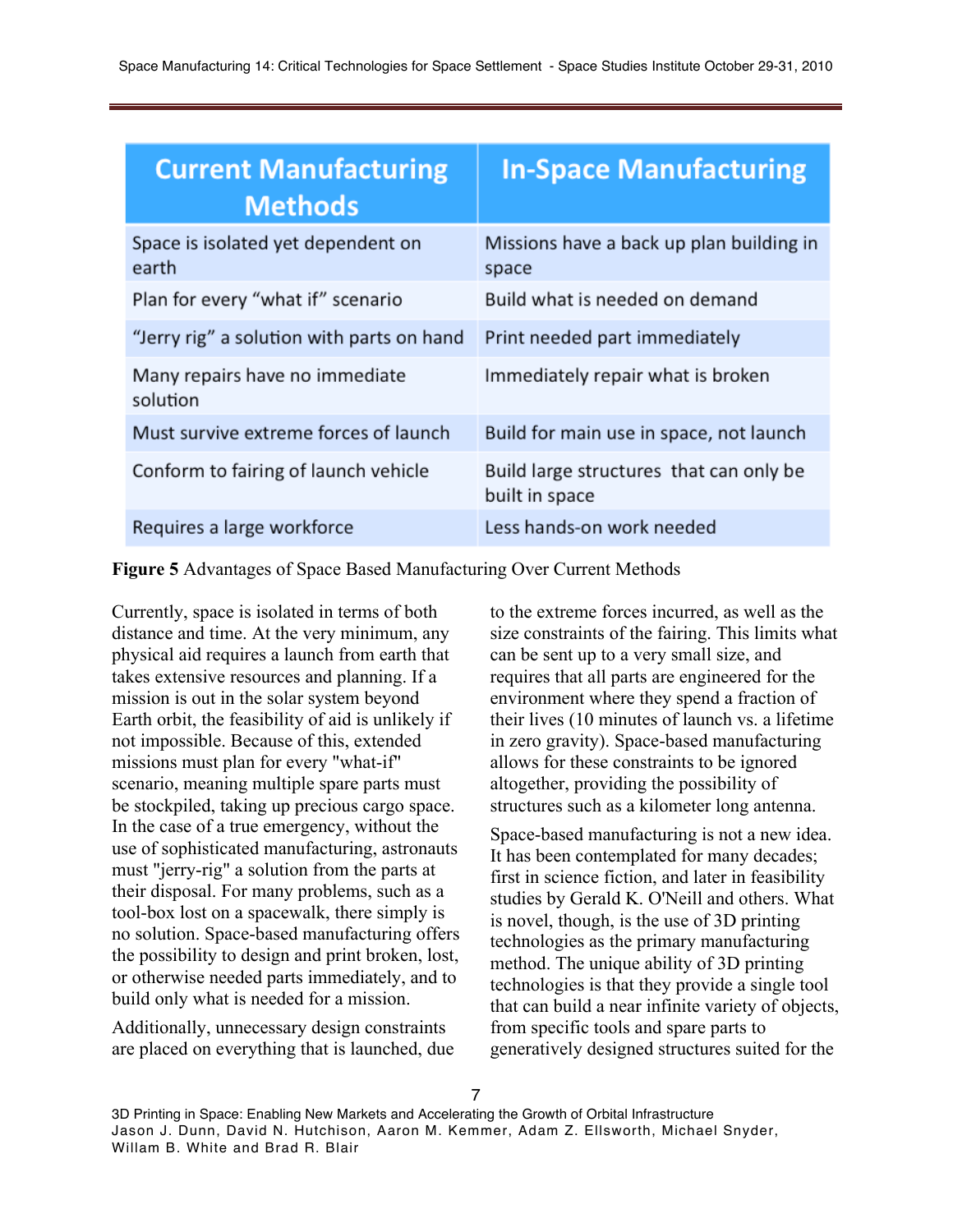constraints of the space environment. When 3D printing technology is used for space manufacturing three essential problems currently facing the space industry will be overcome: fundamental size limits, excess waste, and time delays.

#### **Fundamental Size Limits**

Every single human-made object in space to date has been built on the surface of planet Earth. Enormous constraints are placed on the design of all space infrastructures because of the requirement of launching from Earth's gravity well. The fundamental limits of chemical rockets have created a regime of building spacecraft and launch payloads to conform to the cylindrical fairing of the typical rocket nose cone. Unfortunately, this has severely limited the growth of space infrastructure over the last few decades, as any object ever built for space has needed to fit within a launch vehicle. Even the largest human-made structure in space, the International Space Station, had to be conformed to the launch vehicle of the Space Shuttle. While the ISS was built in modular components, each component was constrained to the shuttle payload volume.

When the launch vehicle constraint is removed from space manufacturing, the building of more advanced structures will be possible because launch from Earth will no longer be an issue. Even if feedstock for the 3D printers needs to be launched, this will be far more effective than launching the actual object, since the feedstock will be able to survive the launch and conform to the launch vehicle fairing in a much simpler matter than the payload itself. This advancement will allow for extremely large structures to be built in space that would never have fit in a launch vehicle, much less survived the extremes of launch conditions.

#### **Excess Waste**

Added to the launch vehicle fairing constraints are the launch loads that the payload must be able to withstand. During the roughly ten minute launch into low earth orbit the launch vehicle payload will endure tremendous vibrational loads and g-forces several times the force of gravity. This forces the design of typical spacecraft to be "over-engineered" to survive launch. Most structural mass on the spacecraft is there just for the purpose of launch survival. Additionally, current space missions must bring spare parts for emergency and redundancy purposes. These parts represent excess waste, as many of them are used. The International Space Station has over one billion dollars worth of spare parts.

In the zero gravity environment of space little structural mass is needed. It has been estimated that roughly 30% of a spacecraft's structural mass could be removed if that craft were built in space rather than on Earth. If one were to make the rough distinction of separating a spacecraft mass into two parts, "smart mass" and "structural mass," a spacecraft built in space would have more "smart mass" than "structural mass" compared to a spacecraft of equal total mass that was built and launched from Earth. Essentially, this means that a spacecraft built in space will become much more useful, as less of its mass is needed for supporting structure.

Future space missions will not need to bring spare parts; instead a 3D printer will be used to print parts on demand. If an astronaut on the ISS today were to break a vital tool, he would be left with very few options. He may decide to wait for the next resupply mission to bring a replacement tool, but considering the cost of these missions and scarcity of launches, this option is unlikely to prove feasible. What is most likely is for him to

<sup>3</sup>D Printing in Space: Enabling New Markets and Accelerating the Growth of Orbital Infrastructure Jason J. Dunn, David N. Hutchison, Aaron M. Kemmer, Adam Z. Ellsworth, Michael Snyder, Willam B. White and Brad R. Blair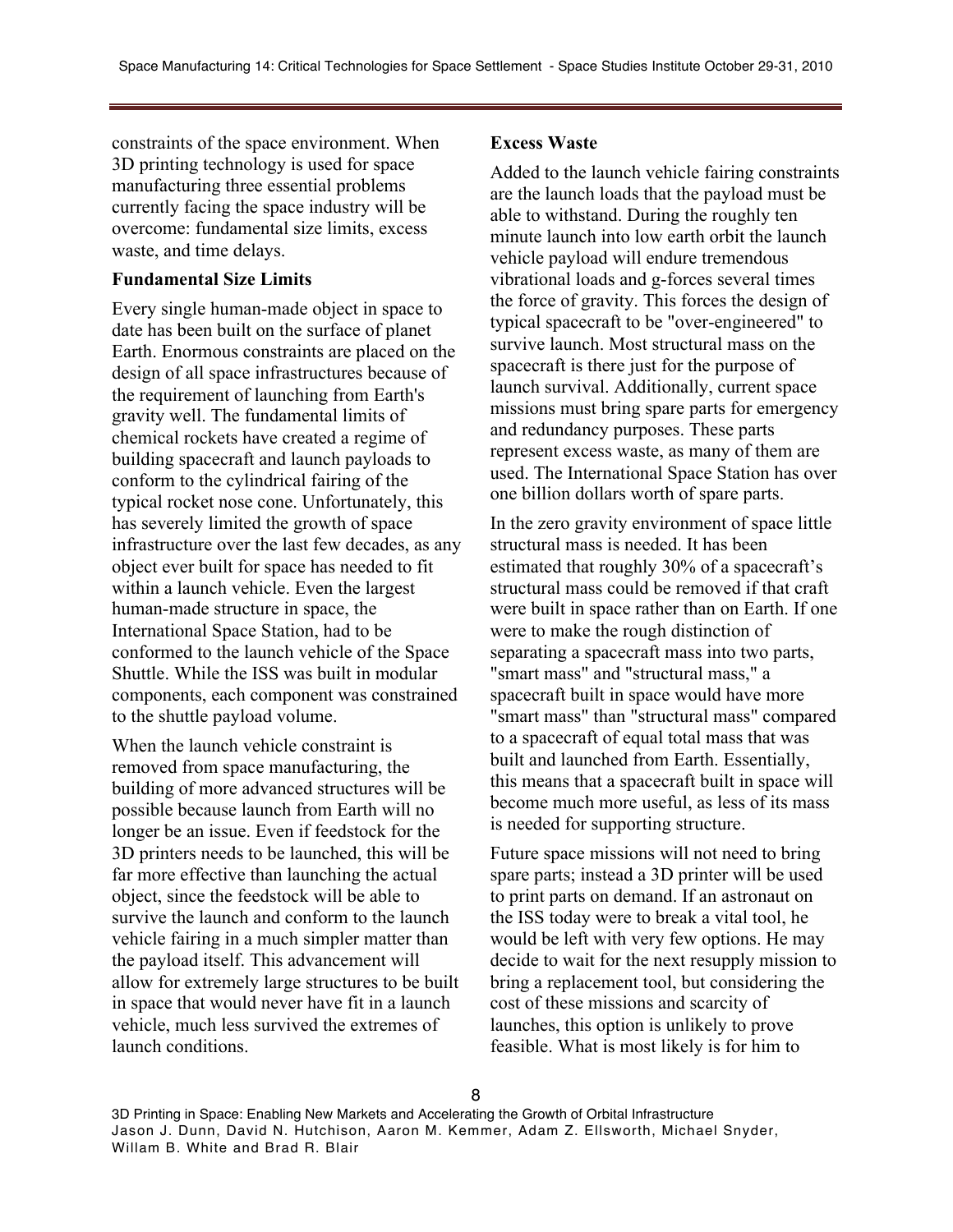contrive a new tool using parts found around the station. Conversely, if a 3D printer were on board, this astronaut would be able to print out an exact duplicate of the tool that broke. What is even more interesting is that once the task was complete, the tool could then be recycled back into feedstock to be used for a future printing purpose. The future of space colonization greatly depends on the ability to be 100% self sustaining, and 3D printing offers part of this solution.

#### **Time Delays**

The final key problem 3D printing will solve for the space industry are the time delays associated with design, build, and execution of a mission. A typical space mission today takes several years, and in most cases at least a decade, to go from concept to flight. This is largely due to the extreme cost of space access, which necessitates maximization of the capabilities of each mission. This leads to lengthy design times and the employment of enormous amounts of labor. As a result, very few space missions are ever completed, which in turn puts a high price on space hardware, as space rating becomes a costly process when only a few of each piece of hardware will be used.

When 3D printing of spacecraft, structures, and spare parts is done in space, the time delay problem will be solved. Rather than spending decades designing a spacecraft on Earth and testing it, the designs will simply be uploaded to the 3D printer in space and build on demand. This will allow for more missions to be employed in rapid succession, resulting in a much more thorough ability to explore the universe. Time delays in cargo resupply to the

space station will also be mitigated, as the 3D printer in use on a space station could be used to manufacture what is needed immediately. A Mars mission will not have the luxury of depending on Earth for resupply.

# **Benefits of a Low Gravity Manufacturing Environment**

Low gravity is anticipated to offer an ideal environment for increasing the scale of manufacturing by one or more orders of magnitude vs. conventional systems in use today. For example, a pool of molten metal will begin to deform under gravitational forces long before it cools and becomes rigid. In space, the limiting forces are adhesion and surface tension rather than gravity, enabling a much larger droplet size to cling to its target.

Microgravity could also enable much larger bladders for precision shaped low-pressure forms for the Carbonyl process of vapor deposition, enabling custom tanks or pressure vessels to be made using iron and nickel plating. Radiators, tubes, fluidic components and high-pressure tanks can be made using vapor deposition techniques. Vacuum will enable plasma spray or other thin film coating technologies to be applied on a large scale without the need for containment and pump down. Thin films of semiconductors enable the in-situ manufacturing of solar cells (as demonstrated in the Wake Shield Facility experiment by NASA), custom sensors or adaptive optics. Other additive manufacturing systems may also benefit from conditions in space.

# **Markets that will be Enabled by 3D Printing**

<sup>3</sup>D Printing in Space: Enabling New Markets and Accelerating the Growth of Orbital Infrastructure Jason J. Dunn, David N. Hutchison, Aaron M. Kemmer, Adam Z. Ellsworth, Michael Snyder, Willam B. White and Brad R. Blair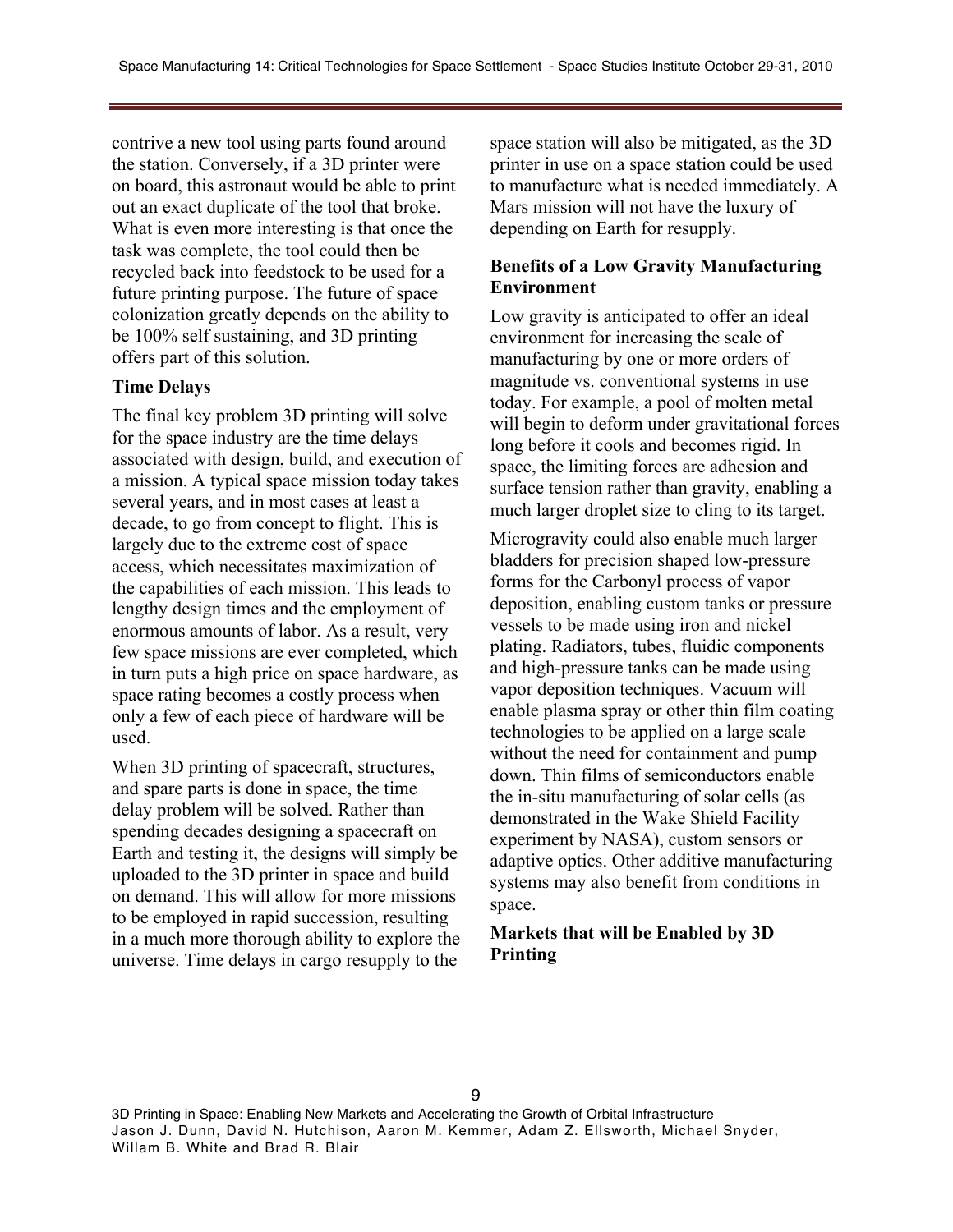

Figure 6: Private Space Station That Could Benefit From a 3D Printer

Developing the technology for in-space additive manufacturing and robotic assembly will enable the emergence of entirely new inspace markets for commercial and government entities, as well as providing the backbone to support NASA's human exploration visions. Examples of in-space market applications of 3D printing include:

- In-Situ fabrication, repair and mission risk reduction
	- o Onsite repair or component upgrade for ISS or private space stations
	- o Commercial or military satellite reconditioning-on-demand
	- o Rocket motor reconditioning (e.g., replacement thrust chambers)
	- $\circ$  Reusable vehicle maintenance  $\&$ refurbishment
	- o Creating new value from space debris raw materials
	- o Modification or upgrading of structures and mechanisms
- o Remote human outpost componentand tool-making systems
- o Pre-fabrication and assembly of in-situ habitat components
- Feasibility of creating large-scale space structures
	- o Fabrication and assembly of spacecraft larger than current faring constraints
	- o Large-scale antenna arrays or optical substrates
	- o Components and structure for modular space business parks and condos
	- o Tanks or pressure vessels that exceed current launch payload constraints
	- o Kilometer-long beams in LEO and GEO
	- o Space solar power system components (structural elements, power conduits, vacuum thin film deposition, thermal management systems)
	- o Reforming asteroids into G.K. O'Neil space colonies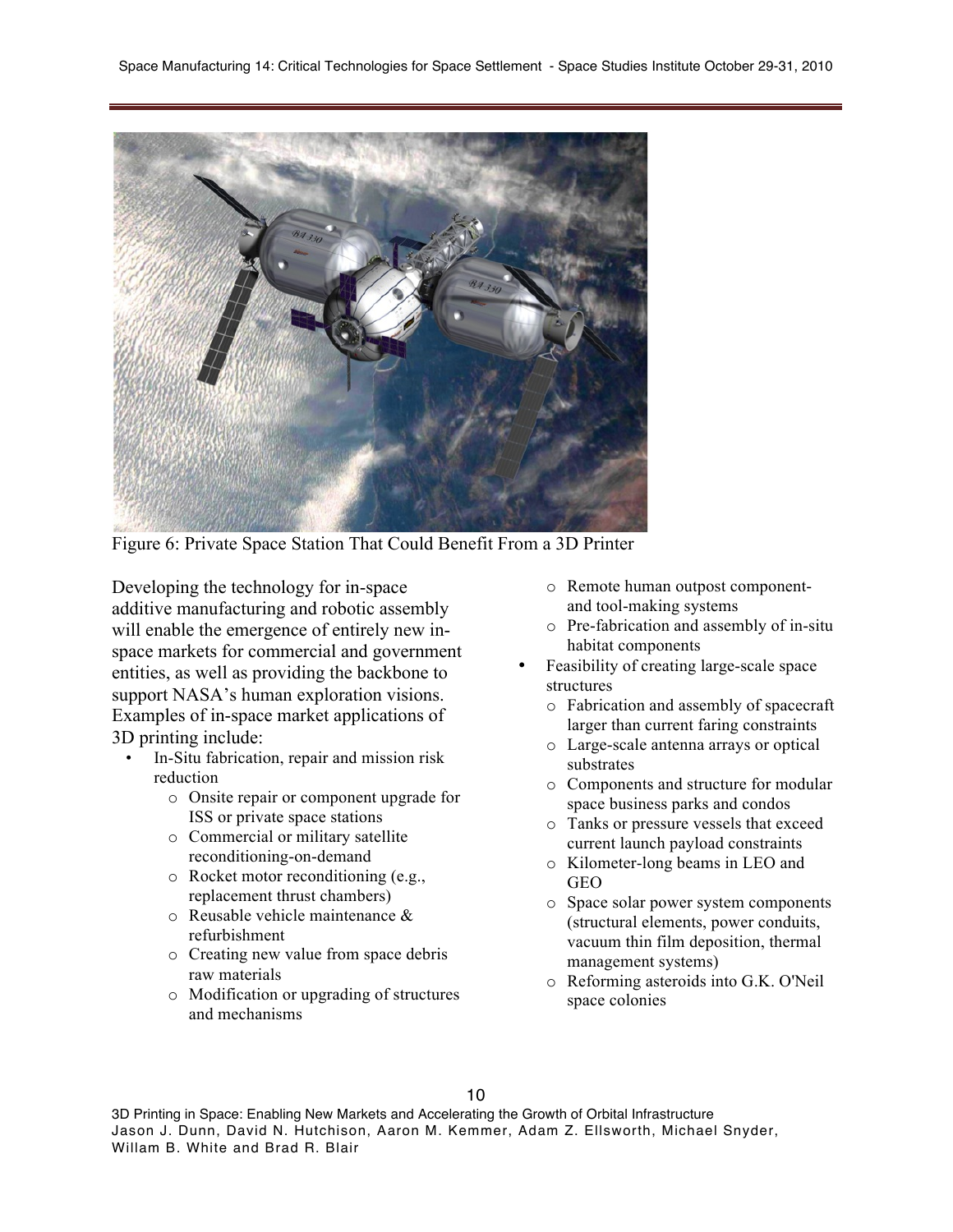In-space manufacturing capabilities will depend upon robust in-situ space power (solar or nuclear) combined with adequate material feedstocks such as are delivered from Earth, recycled from orbital debris, or mined from lunar or asteroidal resources, and will therefore contribute to the emergence of a growing in-space economy. Markets and customer profiles are the foundation of the business model, and will form a key element of the future economic viability for Made in Space, Inc. New markets will naturally expand from the early ability to fabricate and assemble spacecraft, satellites, telescopes and devices in space. Early customers for tools, parts and equipment-on-demand will be found on international space stations and Bigelow hotels. Commercial or military satellite reconditioning could then become possible by adding a 3D printing capability to a DARPA-FREND or Orbital Express type servicing spacecraft, expanding into the marketplace beyond low-Earth orbit.

Larger-scale systems in higher orbits would be enabled as manufacturing experience is gained and as bigger manufacturing and assembly plants are built. Kilometer-long beams or two dimensional arrays in geosynchronous orbit could redefine the communications satellite paradigm, where component assemblies progressively add to the capability of a given orbital slot. Instead of replacing an entire spacecraft on a regular delivery schedule and generating an orbital debris event each time

(while maintaining the same capability level), a steadily increasing communications capability would be achieved by attaching new spacecraft or delivered components to a growing backbone that provides stationkeeping, power and thermal management functions.

The ultimate vision enabled by this system is the fabrication of Gerard K. O'Neil space colonies, enabling real-estate financing models to migrate to on-orbit condos, industrial parks and recreational facilities and serving as a foundation for human migration into space. New aerospace businesses, such as space-based solar power and low-cost hotels are enabled, where competitive forces could bring prices within reach of the common man.

Human exploration is also seen as a vital longterm customer for space manufacturing systems. An exponential decrease in launch mass and cost is needed to enable human moon, mars, and asteroid missions. This could be achieved by erasing cost and mass from the tail end of the exponential rocket equation, instead of the front end (i.e., cheaper launch vehicles). Manufacturing capabilities for planetary outposts could leverage feedstocks from pre-deployed ISRU facilities, enabling robust surface operations and reducing risk by an order of magnitude. Indeed, robotic ISRU and manufacturing systems could even prebuild storm shelters ahead of human explorers, outfitting them with air, water, food and sufficient propellant to get home.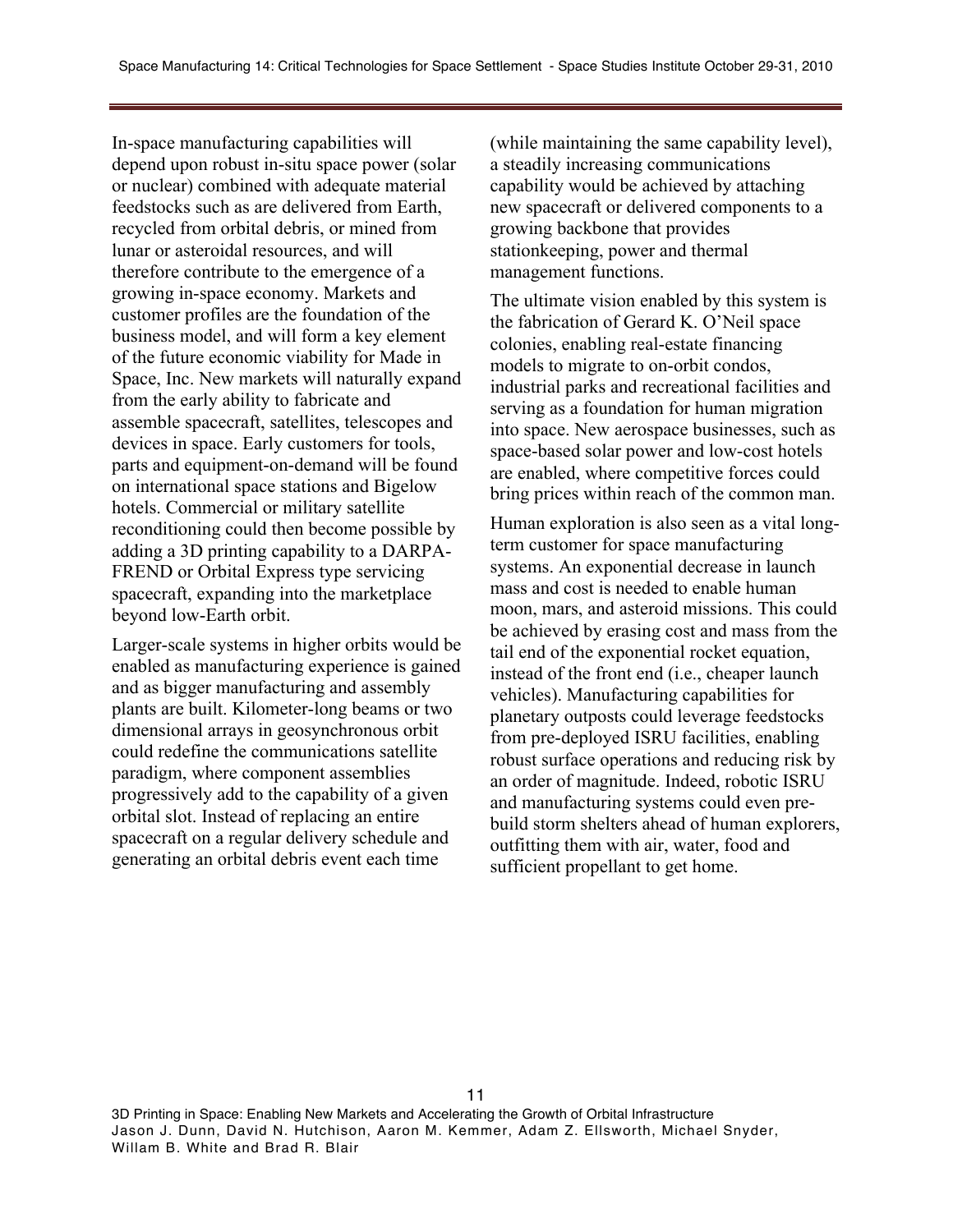

Figure 7: Automated Self Replicating Lunar Factory Concept

# **The Role of 3D Printing Technology in Orbital Debris Reduction**

Earth's orbital environment contains thousands of pieces of space debris that has been accumulating slowly since the first rockets. It is currently understood that this environment poses a significant risk to spacecraft [1], and the conditions are not improving. If the effects of debris on the orbital environment are not mitigated, a higher risk of collisions between debris and functional spacecraft will exist. These collisions will increase the amount of debris substantially as shown in Fig. 1, until the orbital environment, specifically Low Earth Orbit (LEO), will be hazardous to traverse. Even with no future launches the space debris in orbit will increase in the next 200 years by collisions, creating thousands of new pieces of debris, as demonstrated in the 2009 incidental collision between the Iridium 33 and Cosmos 2251 satellites [2]. The debris also can be increased deliberately through anti-satellite weapons testing such as the one performed by

China in which the result was a debris halo circling the globe [1].

This serious problem will need to be resolved in the future or the threat of losing a vehicle to a collision with debris will be great and the risk, for both potential human and financial aspects, of a mission will be higher than any return on the investment. It is for this reason that eliminating space debris for governments and private space activities could one day be a profitable business endeavor – if the debris is removed, the risk decreases, and the investment returns would more easily outweigh the investment risks.

In 2008, the United Nations General Assembly adopted a resolution endorsing the Space Debris Mitigation Guidelines of the Committee on the Peaceful Uses of Outer Space [9]. The goal would be to de-orbit nonfunctioning spacecraft and segments that were used to place a spacecraft into orbit. It is estimated that by 2014 international legal standards will be applied to all space faring nations, under treaty, for debris mitigation,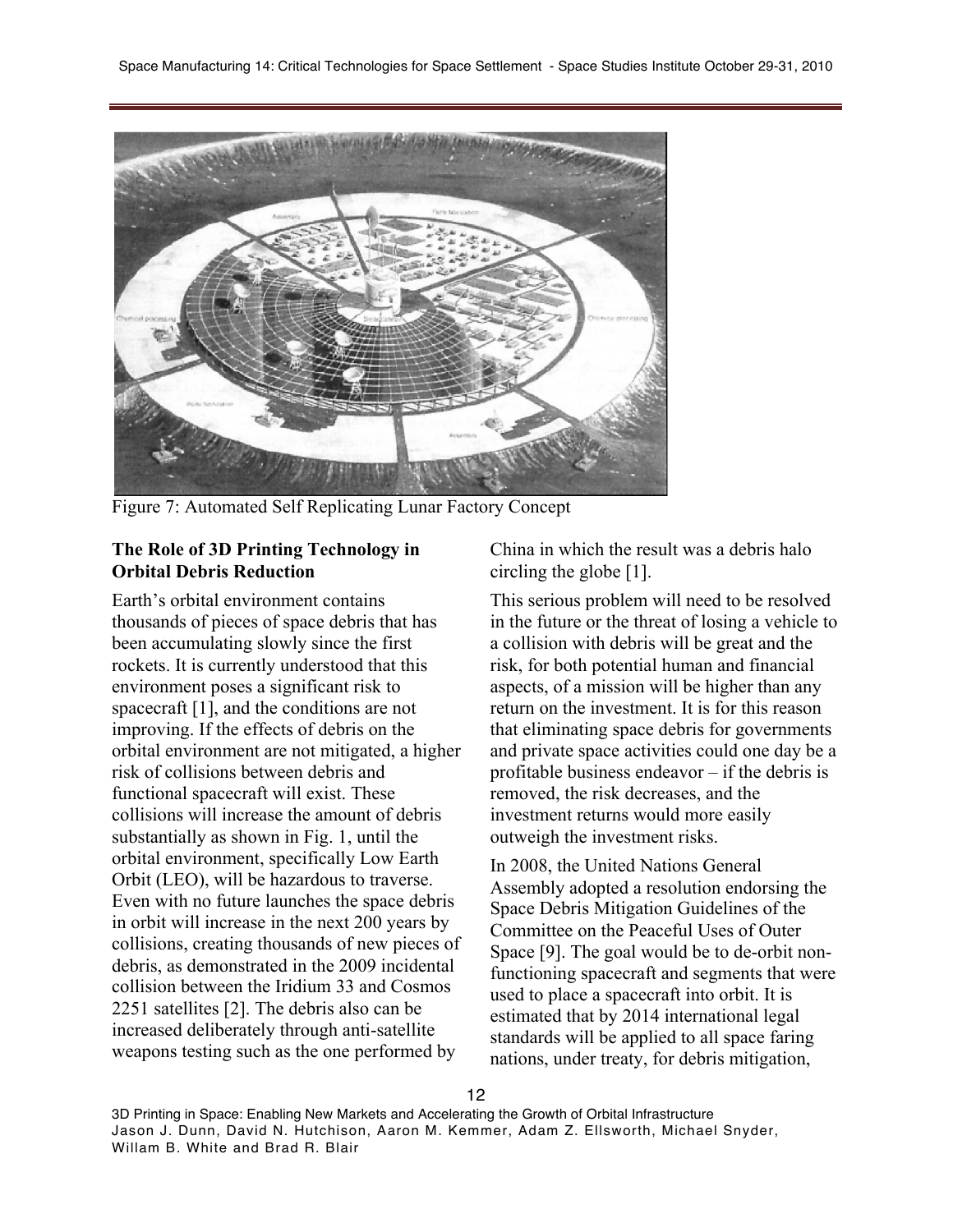and these standards will have provisions aimed at creating and enforcing penalties for nations which fail to comply. This would most likely be in the form of a financial penalty and potentially would be priced by the amount of material left. More complex systems and more vehicle development will be necessary in order to de-orbit waste from an ascent stage or end of life spacecraft. A service could be offered to take care of this aspect of future space flight and the development and added complexity aspects could be avoided, saving a client time and money in the creation of their vehicle. Orbital debris could be used as feedstock for 3D printing technologies if it could be captured, collected, and recycled.

Collecting orbital debris would be a complicated operation involving orbital rendezvous and capture. Damage to the collection craft could easily result, as debris is uncontrolled and its behavior unpredictable in many instances. Larger pieces of debris may be easier to recycle due to their larger mass and detectability. The recycling process will take the debris and separate by material type. This part of the process will be the most difficult to accomplish. Once separated, the material would then be pulverized into powder to be used in the fabrication device. The fabrication device best suited for this type of manufacturing process would be one that utilizes electron beam melting technologies.

# **Concluding Remarks: What Must Be Done Now**

To expedite the advancement of 3D printing technology use in space, three key areas must be focused on: Studying the effects of 3D printing in the microgravity environment, adapting current state of the art 3D printing technologies for the space environment and for the printing of space infrastructure, including long beam structures, and verifying the usefulness of the 3D printer in space by flying a standard printer on board the International Space Station or a private space station.

The 1999 microgravity flight was groundbreaking in 3D printing research, but it left many questions unanswered. At the microscopic level, it is still unclear how a 3D object printed in microgravity differs from one printed in Earth gravity. The 1999 study verified that the concept works, but with little attention to the material properties of the printed object on a detailed level.

The 1999 study also showed evidence of deformation of the printed object, which was explained by the multi-g "pull-out" of the research aircraft. However, these explanations need more evidence to be supported fully. A follow up flight could investigate this phenomenon more closely.

The ultimate goal and use of 3D printing in space is to build the large structures that will be used to construct large scale space infrastructure. An increased focus could be given toward adapting the current state of the art to print large structures here on Earth. This means the re-purposing of today's printers to print structures that extend far beyond the volume of the printer.

These advancements should lead to the installation of a 3D printer aboard the International Space Station or a private space station, such as the one being developed currently by Bigelow Aerospace. Demonstrating the usefulness of the 3D printer for manufacturing spare parts and unexpectedly needed objects on the space station will encourage the development of the 3D printer for space on a larger scale.

<sup>13</sup>